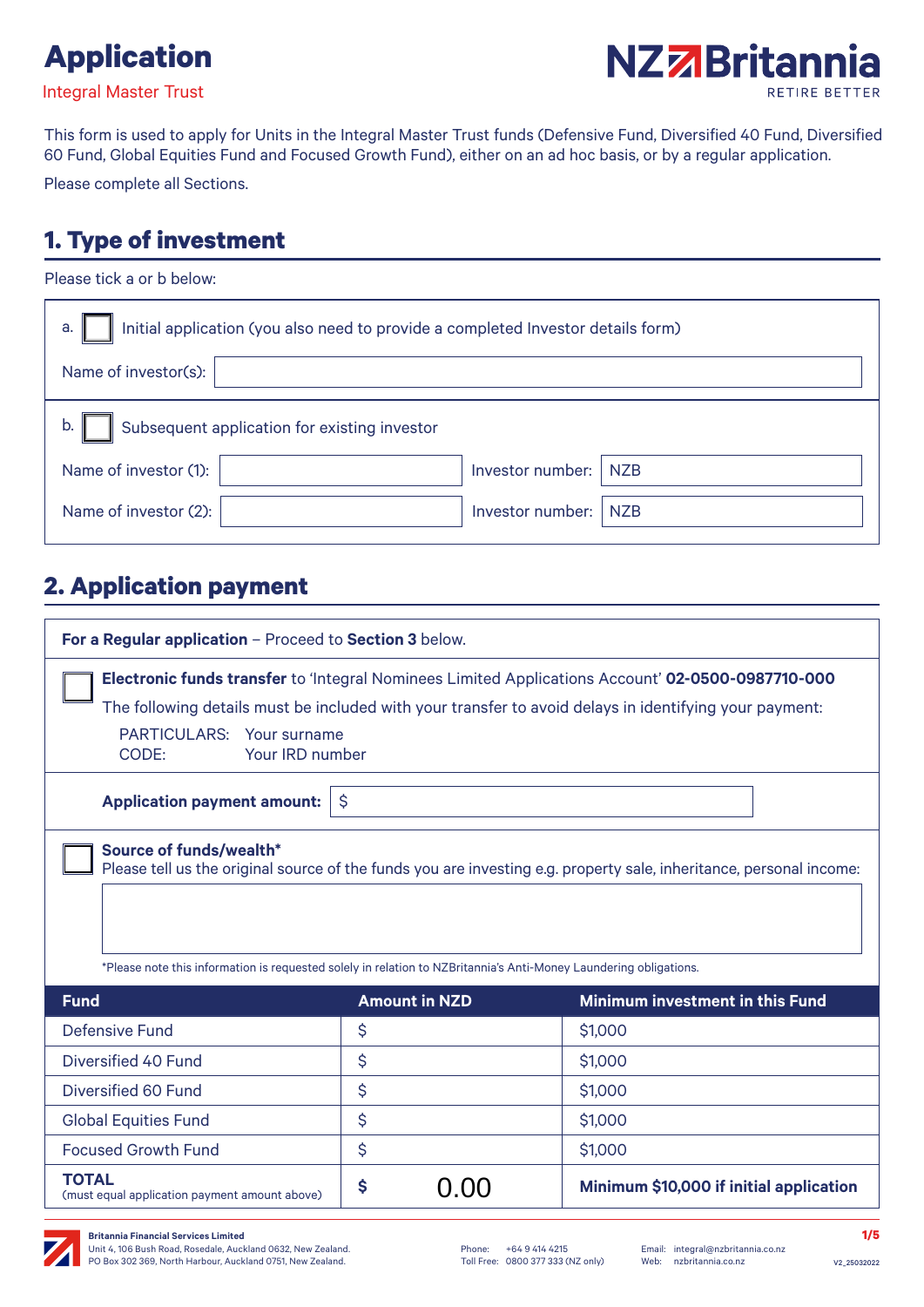## **3. Regular direct debit application details**

| I/we wish to establish a new regular application via direct debit from<br>my bank account to purchase additional Units. | No:<br>Yes:          |                                          |      |  |
|-------------------------------------------------------------------------------------------------------------------------|----------------------|------------------------------------------|------|--|
| Month start:                                                                                                            | (15th of the month)  |                                          |      |  |
| I/we wish to change the bank account from which my/our existing<br>regular application is debited.                      | No:<br>Yes:          |                                          |      |  |
| I/we wish to change the amount of my/our existing regular application.<br>No:                                           |                      |                                          | Yes: |  |
| If you chose 'Yes' to any of the above, you also need to complete Section 6 - Direct debit authority.                   |                      |                                          |      |  |
| <b>Fund</b>                                                                                                             | <b>Amount in NZD</b> | <b>Minimum investment from this Fund</b> |      |  |
| Defensive Fund                                                                                                          | \$                   | \$250                                    |      |  |
| Diversified 40 Fund                                                                                                     | \$                   | \$250                                    |      |  |
| Diversified 60 Fund                                                                                                     | \$                   | \$250                                    |      |  |
| <b>Global Equities Fund</b>                                                                                             | \$                   | \$250                                    |      |  |
| <b>Focused Growth Fund</b>                                                                                              | \$                   | \$250                                    |      |  |
| <b>TOTAL DIRECT DEBIT</b>                                                                                               | 0.00<br>\$           |                                          |      |  |
| I/we wish to cancel our existing regular application.<br>No:<br>Yes:                                                    |                      |                                          |      |  |
|                                                                                                                         |                      |                                          |      |  |

## **4. Privacy and your personal information**

This statement relates to the personal information that you are providing to the Manager by way of this application and any subsequent personal information which you may provide in the future.

The personal information you have supplied may be used by the Manager and Public Trust (and related entities thereof) for the purposes of enabling the Manager to arrange and manage your investment, and to contact you in relation to your investment.

The Manager will provide you (on request) with the name and address of any entity to which information has been disclosed.

Under the Privacy Act 2020, you have the right to access all personal information held about you by the Manager, and if any of the information held is incorrect, you have the right to have it corrected.

You acknowledge that you are authorised to provide personal information on behalf of the applicant and evidence of this authority is provided (in the case of a parent/guardian/other providing information about the applicant).

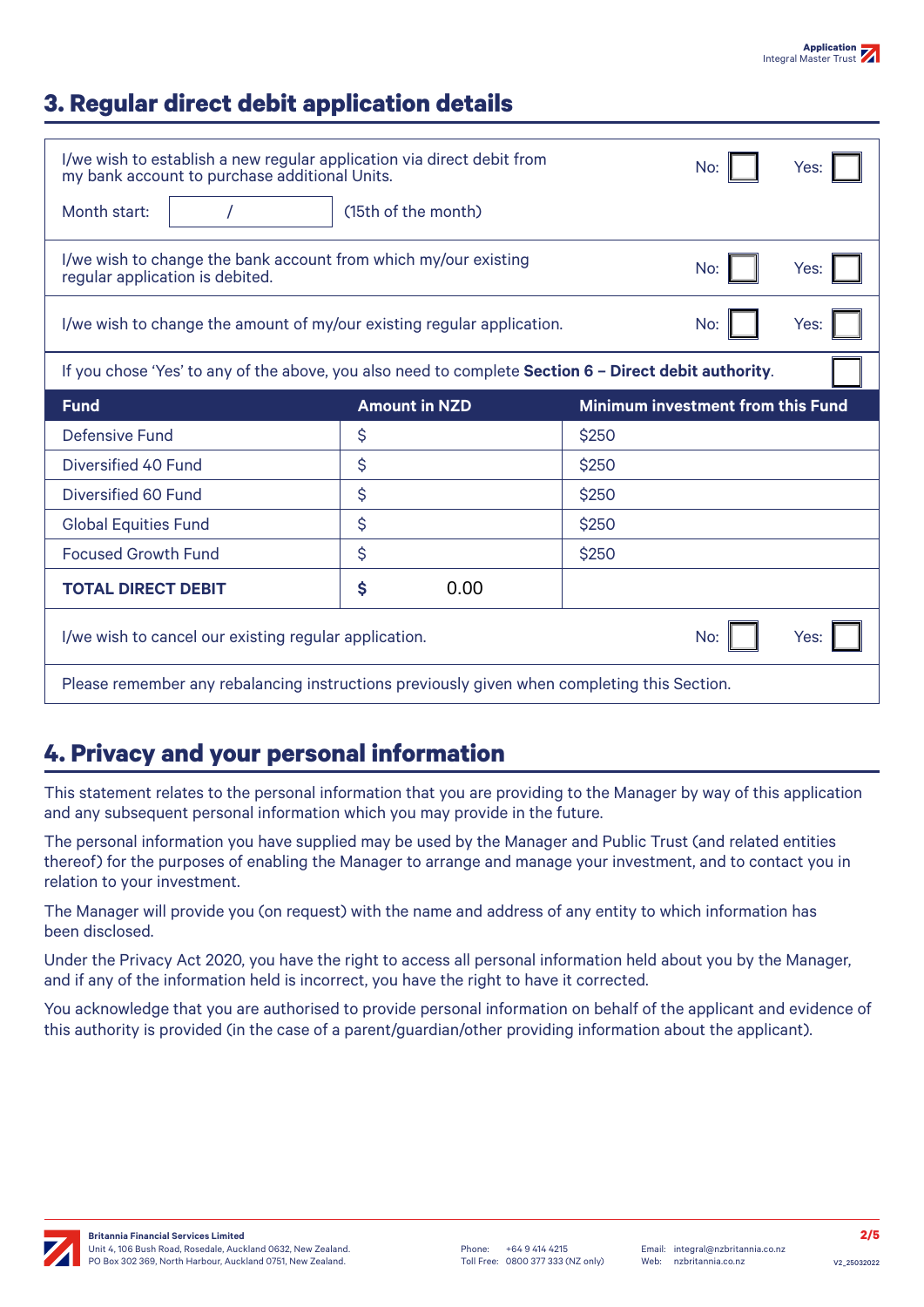## **5. Declaration**

I/we certify that I/we have received, read and understood the current Product Disclosure Statement and this application form in their entirety.

I/we hereby apply to invest and agree to be bound by the terms and conditions set out in the current Product Disclosure Statement, the Trust Deed and this application form.

I/we have read and agree to the terms outlined in **Section 4** in relation to the Privacy Act 2020 and my/our personal information.

I/we consent to NZBritannia using the information I/we supply to verify my/our identity in accordance with the requirements of the Anti-Money Laundering and Countering Financing of Terrorism Act 2009, and that NZBritannia may disclose the information to parties NZBritannia considers to be appropriate for this purpose.

I/we understand that the value of my/our investment is liable to fluctuations and may rise and fall from time to time.

I/we understand the manner in which the fees will be deducted from my/our investment.

I/we consent to the provision of information to me in electronic form to the extent permitted by law.

| Signature of applicant,<br>trustee or director: | Date: |  |  |
|-------------------------------------------------|-------|--|--|
| Signature of applicant,<br>trustee or director: | Date: |  |  |
| Signature of applicant,<br>trustee or director: | Date: |  |  |
| Signature of applicant,<br>trustee or director: | Date: |  |  |

Please return this form to your adviser.

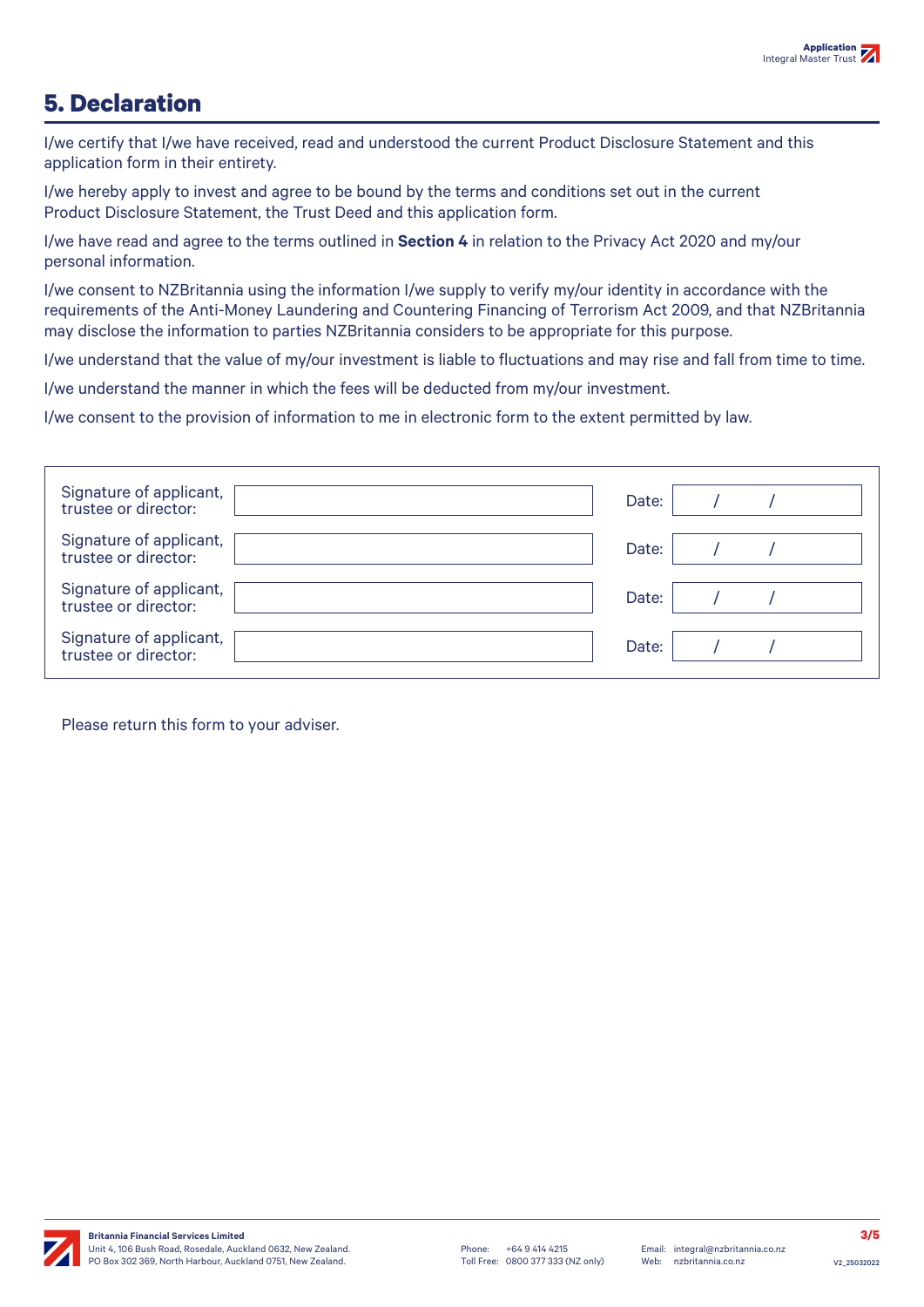# **6. Direct debit authority**

| Account name:<br>Account number:<br><b>Bank</b><br><b>Branch</b><br>Account number                                                                                                                                                                                             | Suffix                                         |  |  |
|--------------------------------------------------------------------------------------------------------------------------------------------------------------------------------------------------------------------------------------------------------------------------------|------------------------------------------------|--|--|
| Monthly:<br>Quarterly:<br>Half yearly:<br>Frequency:<br>(Default)                                                                                                                                                                                                              |                                                |  |  |
| $x \mid x \mid x$<br>$X \mid X$<br>$\overline{\mathbf{2}}$<br>$\mathbf 0$<br>Authorisation code:                                                                                                                                                                               | (Not to operate as an assignment or agreement) |  |  |
| <b>To the Manager</b>                                                                                                                                                                                                                                                          |                                                |  |  |
| Your Bank - name:<br><b>Branch name:</b>                                                                                                                                                                                                                                       |                                                |  |  |
| Postal address:                                                                                                                                                                                                                                                                |                                                |  |  |
|                                                                                                                                                                                                                                                                                |                                                |  |  |
| Information to appear in my/our bank statements:                                                                                                                                                                                                                               |                                                |  |  |
| Payer<br>Payer<br>particulars:<br>code:                                                                                                                                                                                                                                        | Payer<br>reference:                            |  |  |
| I/we authorise you until further notice in writing to debit my/our account with you with all amounts which<br>Integral Nominees Limited (hereinafter referred to as the Initiator), the registered initiator of the above<br>authorisation code, may initiate by direct debit. |                                                |  |  |
| I/we acknowledge and accept that the Bank accepts this authority only upon the conditions listed on this form.                                                                                                                                                                 |                                                |  |  |
| Signature of<br>account holder:                                                                                                                                                                                                                                                | Date:                                          |  |  |
| Signature of<br>account holder:                                                                                                                                                                                                                                                | Date:<br>$\prime$<br>$\prime$                  |  |  |
| Signature of<br>account holder:                                                                                                                                                                                                                                                | Date:<br>$\prime$<br>7                         |  |  |
| Signature of<br>account holder:                                                                                                                                                                                                                                                | $\prime$<br>Date:<br>$\prime$                  |  |  |
|                                                                                                                                                                                                                                                                                |                                                |  |  |

| Approved | For bank use only                                                       |             |            | <b>Bank stamp</b> |
|----------|-------------------------------------------------------------------------|-------------|------------|-------------------|
|          | Date received                                                           | Recorded by | Checked by |                   |
|          | Original - Retain at branch<br>Copy - Forward to Initiator if requested |             |            |                   |